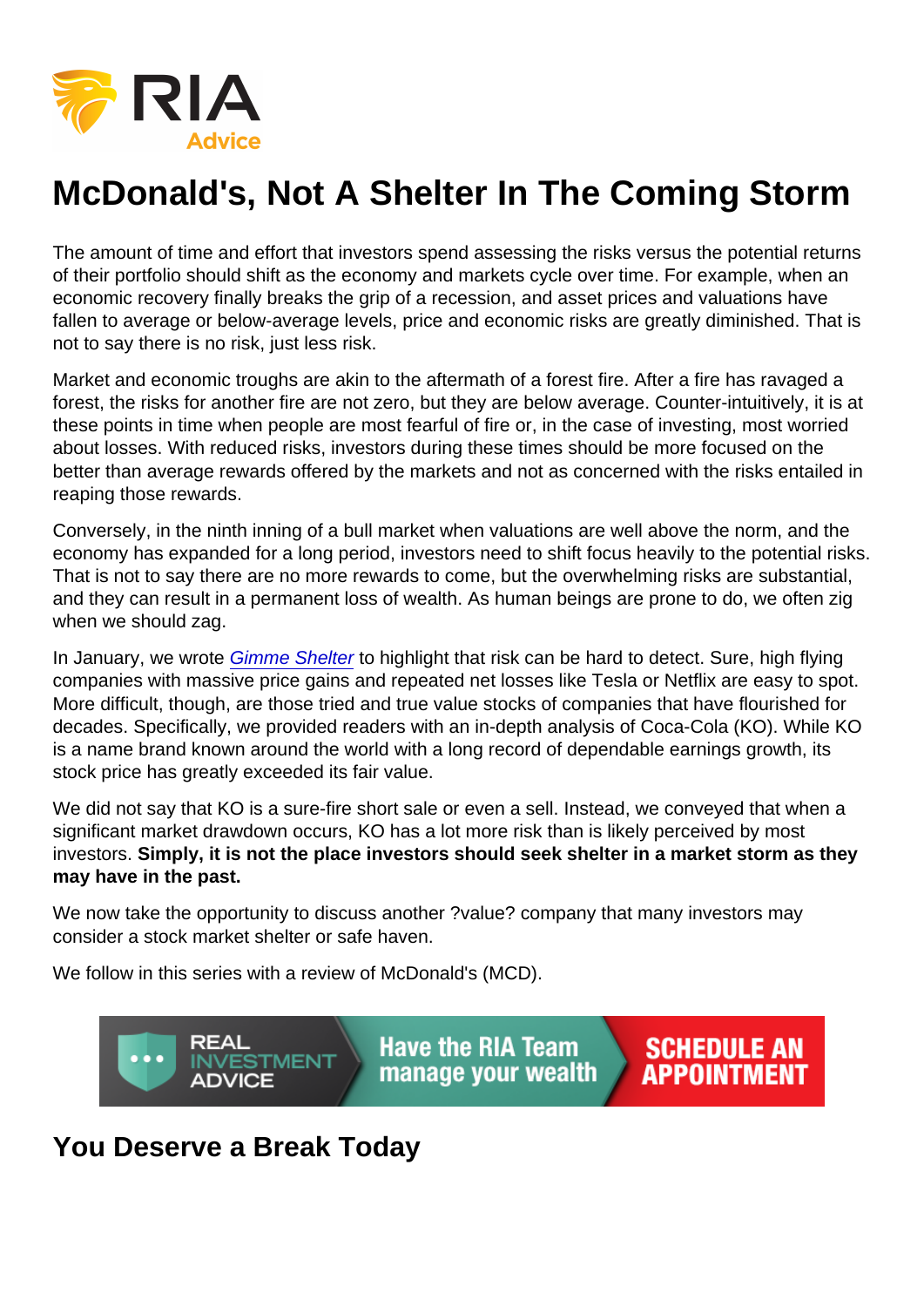Please note the models and computations employed in this series use earnings per share and net income. Stock buybacks warp earnings per share (EPS), making earnings appear better than they would have without buybacks. The more positive result is simply due to a declining share count or denominator in the EPS equation. Net income and revenue data are unaffected by share buybacks and therefore deliver a more accurate appraisal of a company?s value.

Over the last ten years, the price of MCD has grown at a 13% annual rate, more than double its EPS, and over five times the rate of growth of its net income. The pace at which the growth of its stock price has surpassed its fundamentals has increased sharply over the last three years. During this period, the stock price has increased 46% annually, which is almost four times its EPS growth and more than six times the growth of its net income.

Of further concern, revenues have declined 5% annually over the last three years, and the most recently reported annual revenues are now less than they were ten years ago when the U.S. and global GDP were only about 60% the size they are today. To pile on, the amount of debt MCD has incurred over the last ten years has increased by 355%.

MCD is a good company and, like KO, is one of the most well-known brands on the globe. Rated at BBB+, default or bankruptcy risk for MCD is remote, and because of its product line, it will probably see earnings hold up well during the next recession. For many, it is cheaper to eat at a McDonald?s restaurant than to cook at home. Although their operating business is valuable and dependable, those are not reasons to acquire or hold the stock. The issue is what price I am willing to pay in order to try to avoid a loss and secure a reasonable return.

## Valuations

Using a simple price to earnings (P/E) valuation, as shown below, MCD?s current P/E for the trailing twelve months is 28, which is about 40% greater than its average over the last two decades.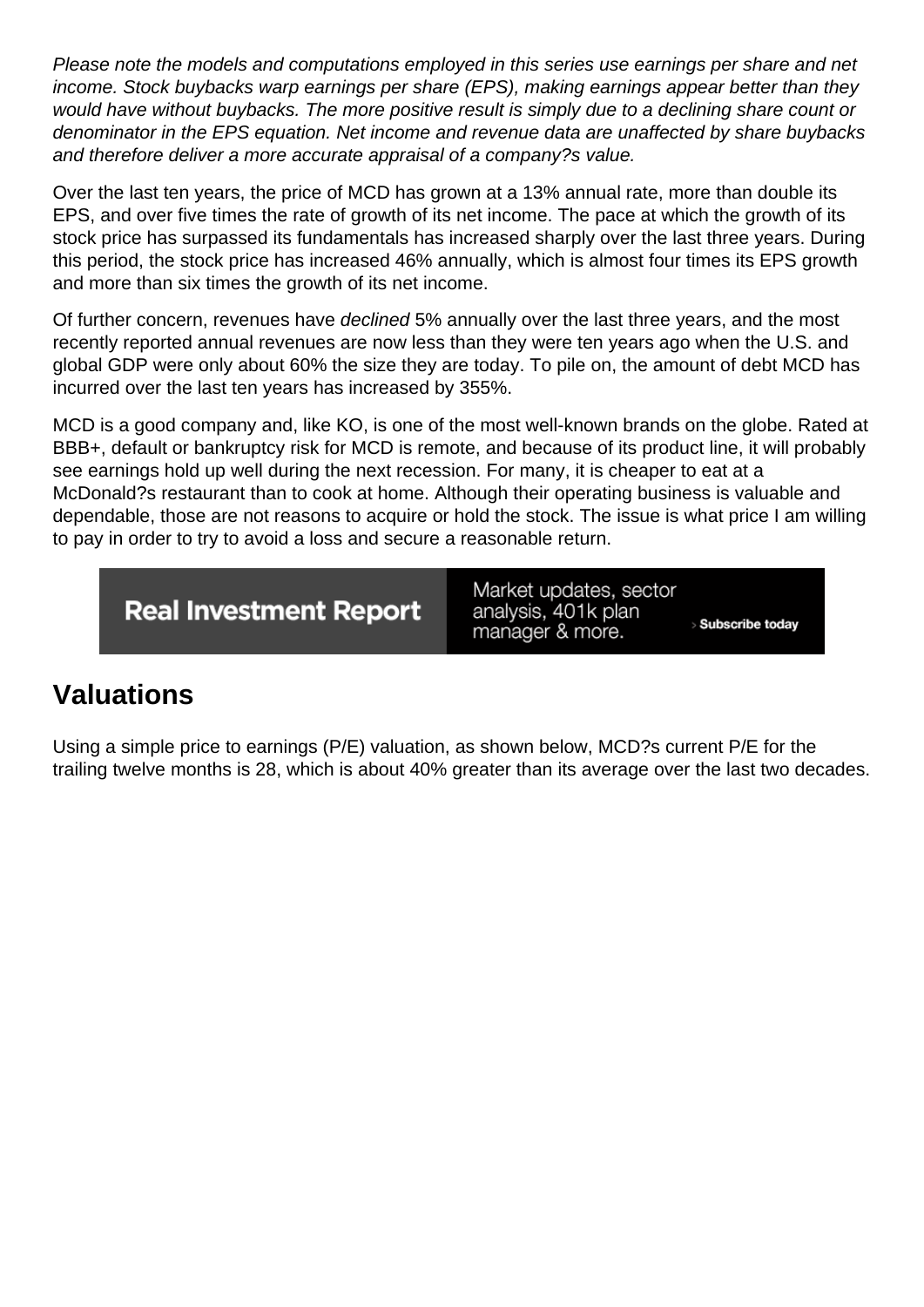The following graphs, tables, and data use the same models and methods we used to evaluate KO. For a further description, please read [Gimme Shelter](https://realinvestmentadvice.com/gimme-shelter/).

Currently, as shown below, MCD is trading 85% above its fair value using our earnings growth model. It is worth noting that MCD, as shown with green shading, was typically valued as cheap using this model. The table below the graph shows that, on average, from 2002-2013, the stock traded 13% below fair value.